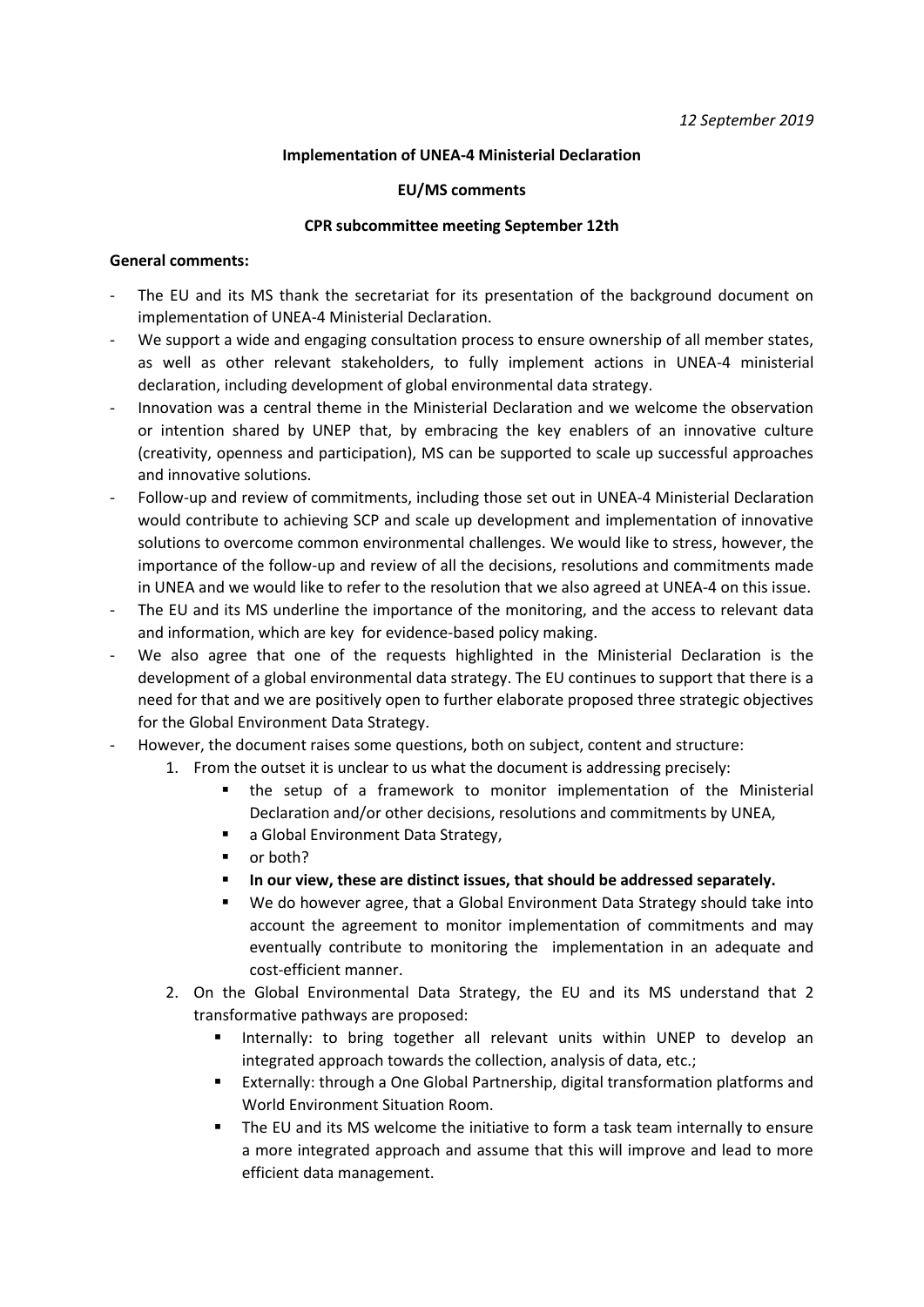- On the intention to develop a One Global Partnership, we would welcome further information, in particular on its objectives. Furthermore, we would like to understand how this Partnership, the digital transformation platforms and the World Environment Situation Room are related to the Global Environmental Data Strategy.
- We would therefore like to request the Secretariat to present in the next subcommittee meeting in a comprehensive manner how a Global Environmental Data Strategy will be developed, its objectives, key partners involved, including the milestones towards its development.
- 3. On section 5 "A monitoring framework towards implementing a Global Environmental Data Strategy":
	- The EU and its MS understand that that section is in fact describing a Monitoring Framework for monitoring progress on implementation of the Ministerial Declaration.
	- In that respect we welcome the approach to take in the best use of relevant existing regular environmental reporting systems, and improve, where it is necessary.
	- We would like to seek a clarification on the term "key performance indicators". Will there be new indicators in addition to the SDG indicators that have been identified relevant to the MoD commitment?
- 4. On the next steps:
	- As indicated earlier, the EU and its MS welcome the consultation on this issue and would like to continue to be engaged in the 2 subjects related to the follow-up of the Ministerial Declaration:
		- $\circ$  The development of a monitoring framework for the implementation of the Ministerial Declaration (and possibly other resolutions);
		- o The development of a Global Environment Data Strategy.
	- In our view, these are distinct processes and should be developed and presented separately, while recognizing their interlinkages.
	- We would also like to get a clear explanation on the proposed advisory and coordination mechanism
	- We therefore would like to request the Secretariat to revise the document in light of our comments and of other MS and present a revised version to the next CPR subcommittee meeting.
	- Furthermore, we would like to request the Secretariat to include in the next presentation an overview of the estimated budgetary implications and the related sources of funding.

# **Detailed comments:**

On section 2 "Principles guiding the overall implementation":

The EU and its MS would like to note that the guiding principles mentioned here seem to be mixing those principles that are relevant to the implementation and a follow up of the Ministerial Declaration (by MS, International organizations, including UNEP, and other relevant stakeholders) with those that are relevant for developing a monitoring framework for the the Ministerial Declaration. Therefore we find the title of this chapter "Principles guiding the overall implementation" misleading.